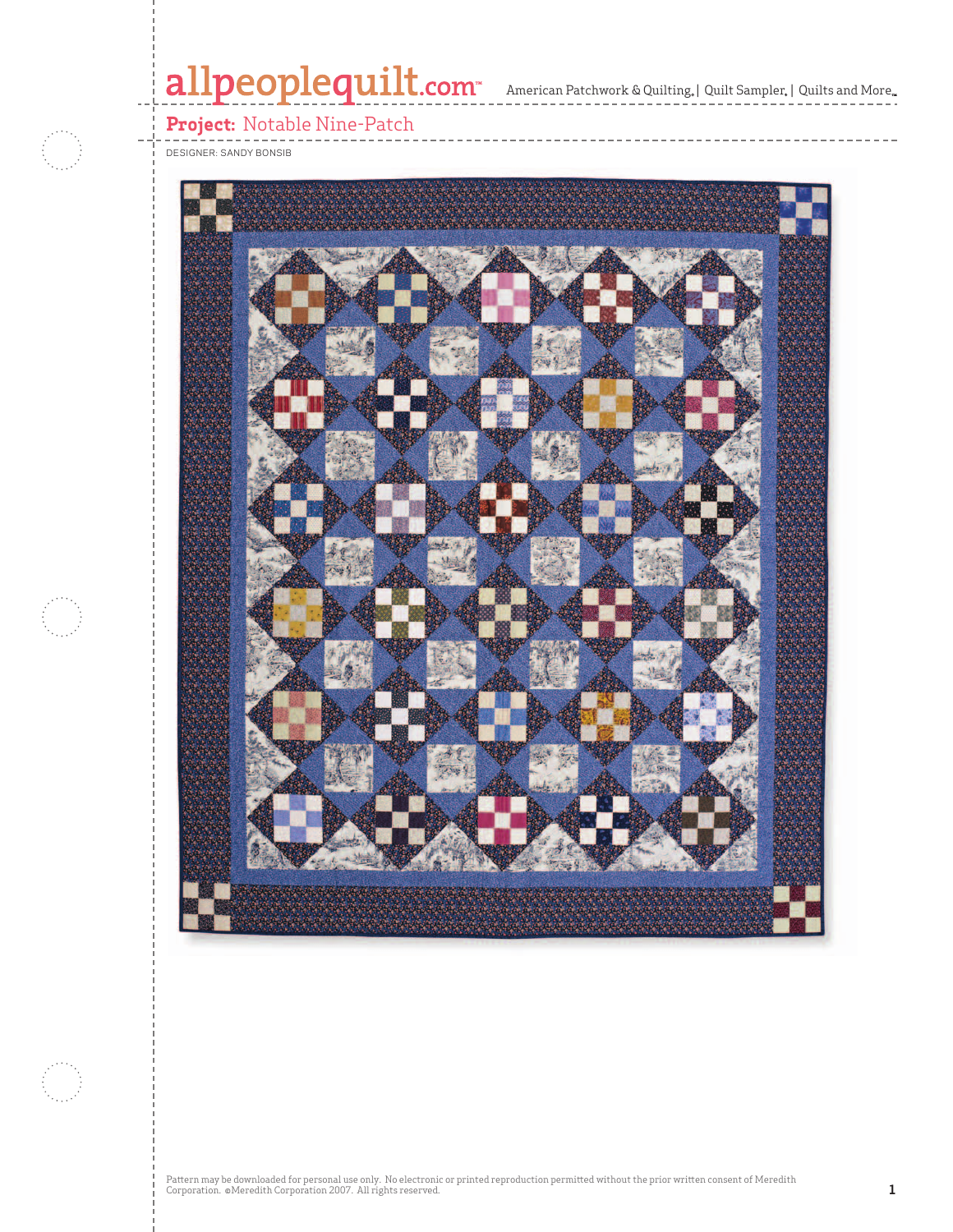## allpeoplequilt.com

American Patchwork & Quilting,  $|$  Quilt Sampler,  $|$  Quilts and More,

**Project:** Notable Nine-Patch



#### **Materials**

- 7/8 yard total of assorted dark prints for blocks
- 1 yard total of assorted light prints for blocks
- 3-1/2 yards of navy print for blocks and outer border
- 1-7/8 yards of blue print for blocks and inner border
- 2-1/3 yards of blue toile for blocks, setting squares and triangles, and corner triangles
- 3/4 yard of dark blue print for binding
- 7-1/4 yards of backing fabric
- 86x99" of quilt batting

Finished quilt top: 79-3/4x92-1/2" Finished block: 9" square

Quantities specified for 44/45" wide, 100% cotton fabrics. All measurements include a 1/4" seam allowance. Sew with right sides together unless otherwise stated.

### Cut the Fabrics

To make the best use of your fabrics, cut the pieces in the order that follows. If the toile print is directional, make sure the toile pieces are cut correctly.

**From assorted dark prints, cut: •** 34 sets of four 2-1/2" squares **From assorted light prints, cut:**

- 34 sets of five 2-1/2" squares **From navy print, cut:**
- 9--6-1/2x42" strips for outer border
- 60--6" squares, cutting each in half diagonally for a total of 120 triangles

**From blue print, cut:**

- 8--2-1/2x42" strips for inner border
- 40--6" squares, cutting each in half diagonally for a total of 80 triangles

#### **From blue toile, cut:**

- 5--14" squares, cutting each diagonally twice in an X for a total of 20 setting triangles (you'll have 2 leftover triangles)
- 2--7-1/4" squares, cutting each in half diagonally for a total of 4 corner triangles
- 20--6-1/2" squares
- **From dark blue print, cut:**
- 9--2-1/2x42" binding strips

### Assemble the Blocks

- **1.** Referring to Diagram 1, lay out one set of four dark print 2-1/2" squares and one set of five light print 2-1/2" squares in three horizontal rows. Sew together the squares in each row. Press the seam allowances toward the dark print squares. Then join the rows to make a Nine-Patch unit. Press the seam allowances in one direction.
- 2. Repeat Step 1 to make a total of 34 Nine-Patch units. Set aside four units for the outer border.
- **3.** Sew a navy print triangle to opposite edges of a Nine-Patch unit (see Diagram 2). Press the seam allowances toward the navy print triangles. Then sew a navy print triangle to the remaining edges of the unit to make a square-in-a-square block. Trim the pieced block to measure 9-1/2" square, including the seam allowances. Repeat to make a total of 30 square-in-a-square blocks.
- 4. In the same manner, add a blue print triangle to each edge of a blue toile 6-1/2" square to make a setting square-in-a-square block (see Diagram 3). Trim the pieced block to measure 9-1/2" square, including the seam allowances. Repeat to make a total of 20 setting blocks.

#### Assemble the Quilt

- 1. Referring to Quilt Assembly Diagram for placement, lay out the square-in-a-square blocks, the setting blocks, and 18 blue toile setting triangles in diagonal rows. If the toile print is directional, make sure the toile pieces are positioned correctly.
- 2. Sew together the pieces in each row. Press the seam allowances toward the setting blocks and setting triangles.
- **3.** Join the rows. Press the seam allowances in one direction. Add the blue toile corner triangles to the pieced rows to complete the quilt center. The pieced quilt center should measure 64-1/4x77", including the seam allowances.

#### Add the Borders

- 1. Cut and piece the blue print 2-1/2x42" strips to make the following:
- 2--2-1/2x81" inner border strips
- 2--2-1/2x64-1/4" inner border strips
- 2. Sew the short blue print inner border strips to the short edges of the quilt center. Then add the long blue print inner border strips to the long edges of the quilt center. Press the seam allowances toward the inner border.
- **3.** Cut and piece the navy print 6-1/2x42" strips to make the following:
- 2--6-1/2x81" outer border strips
- 2--6-1/2x68-1/4" outer border strips
- 4. Sew the short navy print outer border strips to the short edges of the quilt center. Then add a Nine-Patch unit to each end of